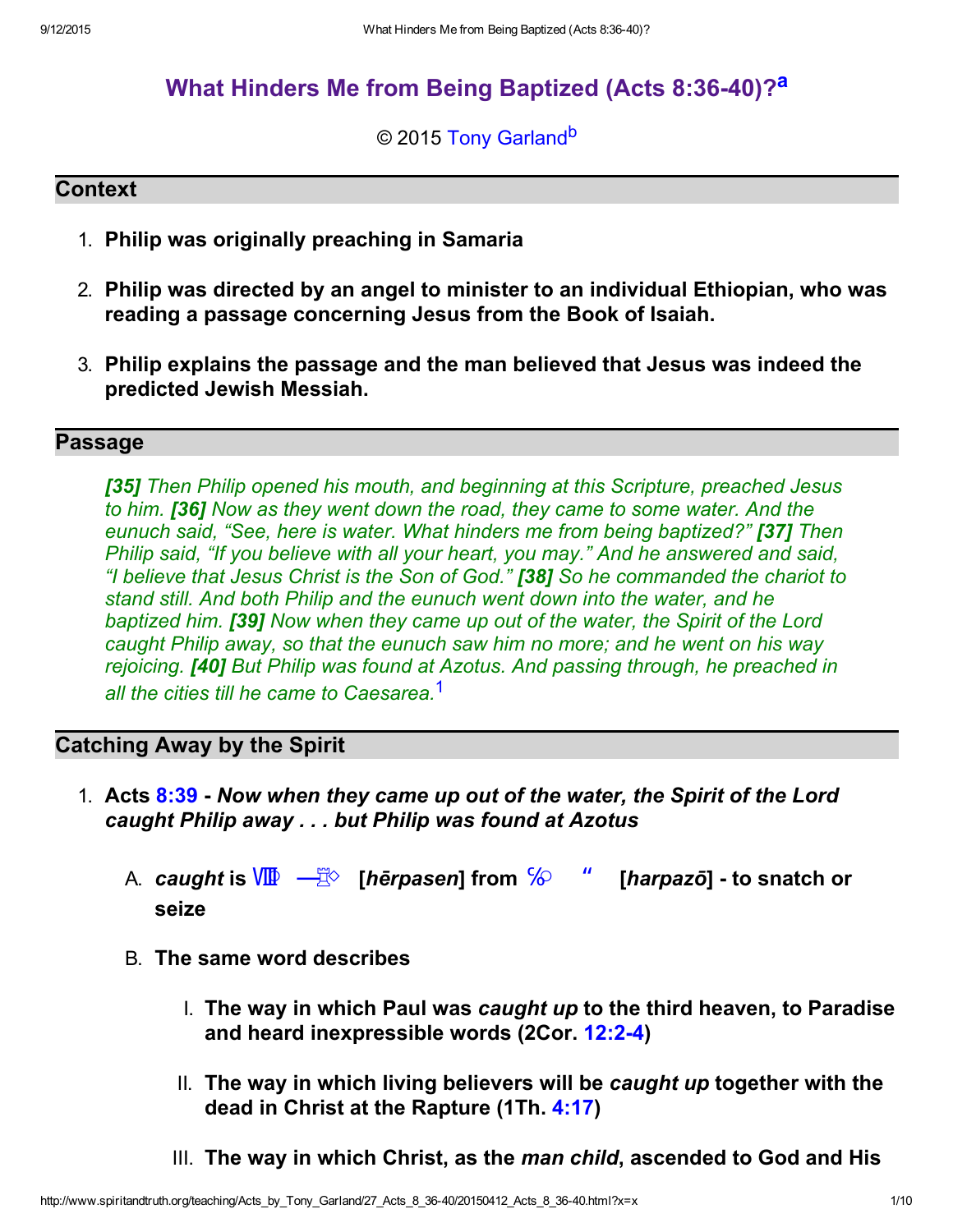throne (Rev. [12:5](http://www.spiritandtruth.org/bibles/nasb/b66c012.htm#Rev._C12V5))

- IV. In the Latin Vulgate, the grand-daddy of all bibles which held sway for hundreds of years in the middle ages, the term is rapuit, related to the verb rapio, rapere, "to seize, snatch, tear away"
	- a. It is this Latin verb from which we derived the phrase "the Rapture".
	- b. Philip experiences mini-Rapture event of sorts
- 2. Philip eventually reappears in Azotus (OT Ashdod).
- 3. Azotus is about 20 miles north of Gaza, both of which are on the coast, whereas Philip met the Ethiopian on the road from Jerusalem to Gaza in the (inland) desert region.
- 4. Philip was divinely lead, both to meet the Ethiopian and in his departure
- 5. Who can doubt that the timing and path of the Ethiopian's trip was any less directed by God (Ps. [37:23](http://www.spiritandtruth.org/bibles/nasb/b19c037.htm#Ps._C37V23); Pr. [3:6](http://www.spiritandtruth.org/bibles/nasb/b20c003.htm#Pr._C3V6); [16:9\)](http://www.spiritandtruth.org/bibles/nasb/b20c016.htm#Pr._C16V9)?

#### Baptism<sup>2</sup>

- 1. Part of the Great Commission
	- A. Mat. 28:18-20 And Jesus came and spoke to them, saying, "All authority has been given to Me in heaven and on earth. Go therefore and make disciples of all the nations, baptizing them in the name of the Father and of the Son and of the Holy Spirit, teaching them to observe all things that I have commanded you; and lo, I am with you always, even to the end of the age." Amen.
	- B. Mark 16:15-16 And He said to them, "Go into all the world and preach the gospel to every creature. He who believes and is baptized will be saved; but he who does not believe will be condemned.
- 2. One of only two Christian ordinances: the Lord's supper and baptism
	- A. Both are signs: visible activities which represent deep spiritual realities which cannot be seen
- 3. After coming to Faith
	- A. Baptism, like the Lord's supper, is the business of only those who have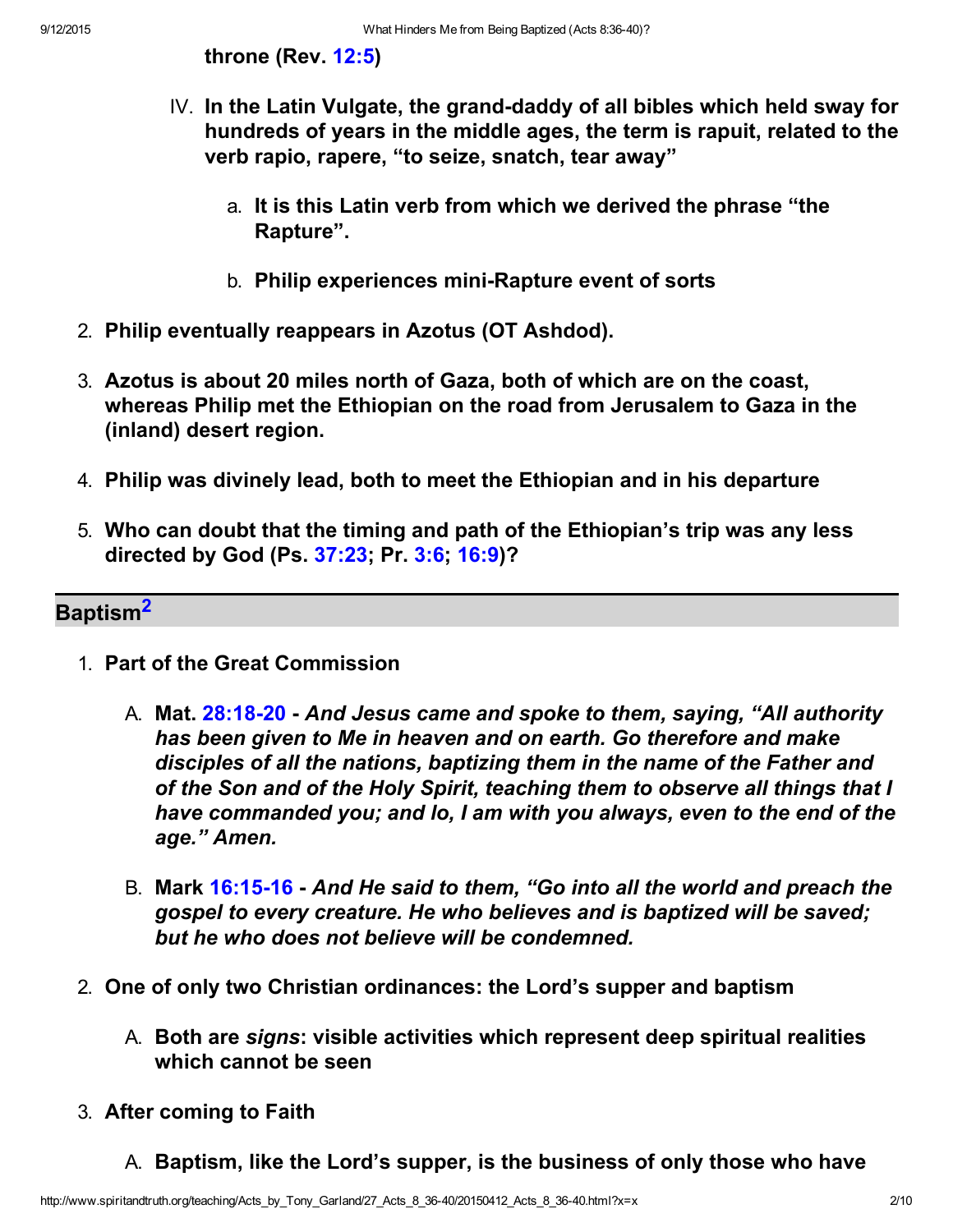already come to saving faith

- B. Mat. [28:19](http://www.spiritandtruth.org/bibles/nasb/b40c028.htm#Mat._C28V19) . . . Go therefore and (1) make disciples of all the nations, (2) baptizing them . . .
- C. The Ethiopian in this passage (Acts [8:37](http://www.spiritandtruth.org/bibles/nasb/b44c008.htm#Acts_C8V37))
- D. Peter on the day of Pentecost: "Repent . . . and be baptized" (Acts [2:38](http://www.spiritandtruth.org/bibles/nasb/b44c002.htm#Acts_C2V38))
- E. Philip in Samaria: "When they believed Philip . . . both men and women were baptized" (Acts [8:12](http://www.spiritandtruth.org/bibles/nasb/b44c008.htm#Acts_C8V12))
- F. Simon the sorcerer: "also believed [and] was baptized" (Acts [8:13](http://www.spiritandtruth.org/bibles/nasb/b44c008.htm#Acts_C8V13))
- G. Saul of Tarsus was "filled with the Spirit . . . arose and was baptized" (Acts  $9:17-18$
- H. Cornelius' household received the Holy Spirit and were subsequently baptized (Acts 10:47-48)
- I. Response of an individual who is of consenting age who knowingly places their faith in Christ
	- I. Child baptism does not count (we do not endorse the idea, help by some, that NT baptism is equivalent to OT circumcision and therefore can be applied to infants before the age of consent)
- 4. Biblical evidence underscores an immediacy, a zeal, even a fervor, for new believers to be baptized
	- A. The new Ethiopian believer: within minutes of conversion. "See, water! What hinders me from being baptized?" (Acts [8:36](http://www.spiritandtruth.org/bibles/nasb/b44c008.htm#Acts_C8V36))
	- B. Day of Pentecost: thousands on the same day (Acts [2:38](http://www.spiritandtruth.org/bibles/nasb/b44c002.htm#Acts_C2V38)[,41\)](http://www.spiritandtruth.org/bibles/nasb/b44c002.htm#Acts_C2V41)
	- C. Philip's preaching in Samaria: on the same day, or within a short time (Acts [8:12\)](http://www.spiritandtruth.org/bibles/nasb/b44c008.htm#Acts_C8V12). Even Simon (Acts [8:13\)](http://www.spiritandtruth.org/bibles/nasb/b44c008.htm#Acts_C8V13)!
	- D. The conversion of Saul in the next chapter: within 3 days of his encounter with Christ, the same day Ananias laid hands on him (Acts 9:17-18)
	- E. The conversion of those at the household of Cornelius: within hours of their conversion (Acts 10:44-48)
	- F. The conversion of Lydia and her household at Philippi: the same day of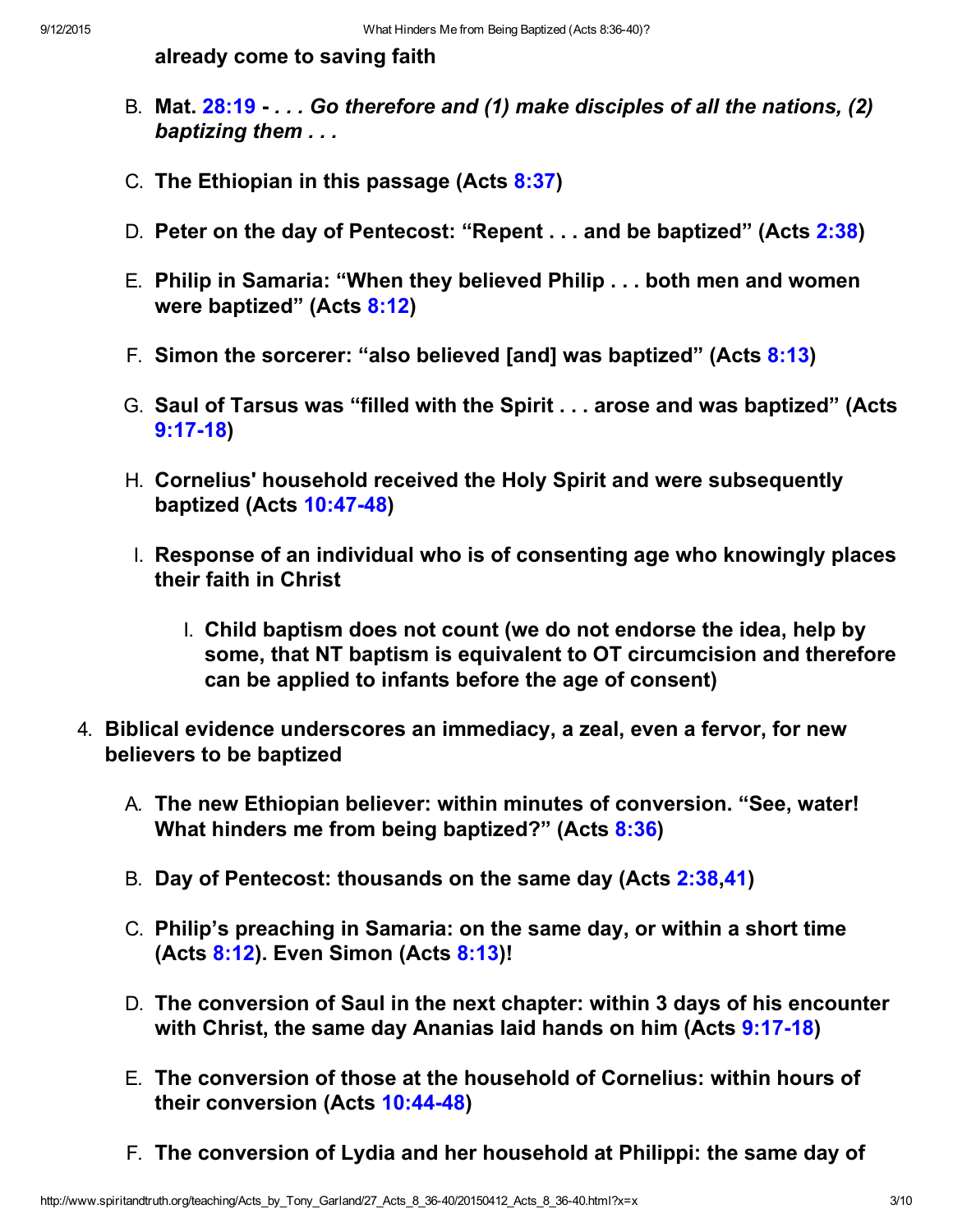their conversion (Acts 16:13-15)

- G. The jailer at Philippi: within hours of his conversion (Acts 16:30-33)
- H. Disciples of John the Baptist at Ephesus: shortly after conversion (Acts [19:15\)](http://www.spiritandtruth.org/bibles/nasb/b44c019.htm#Acts_C19V1)
- I. My own situation: a year between perhaps preachers and teachers don't emphasize the immediacy enough
	- I. If we seek closer intimacy with the Lord and desire to please Him, why wouldn't we follow Him in baptism?
- 5. A response out of obedience to identify publicly as a Christian
	- A. Obedience and zeal are a good thing
		- 1. **1Pe.**  $3:21...$  baptism (not the removal of the filth of the flesh, but the answer of a good conscience toward God) . . .
	- B. Spontaneity has a value
	- C. Later baptism can also be highly significant personal factors will differ, obedience and desire are the key
- 6. Theological significance
	- A. Nice to know at some point, but Biblical evidence doesn't support the need for in-depth explanation prior to the event
	- B. A outward picture of Holy Spirit baptism
		- I. With the exception of the transitional period in Acts during which the Spirit was initially baptizing various people groups, Spirit baptism has since been simultaneously with saving faith.
		- II. Thus, in our age, Spirit baptism precedes water baptism
		- III. Baptism is an external rite reflecting the inward reality of being born again and joined spiritually with the Body of Christ, as a member of the true Church
			- a. **1Cor. [12:13](http://www.spiritandtruth.org/bibles/nasb/b46c012.htm#1Cor._C12V13) For by one Spirit we were all baptized into one** body—whether Jews or Greeks, whether slaves or free—and have all been made to drink into one Spirit.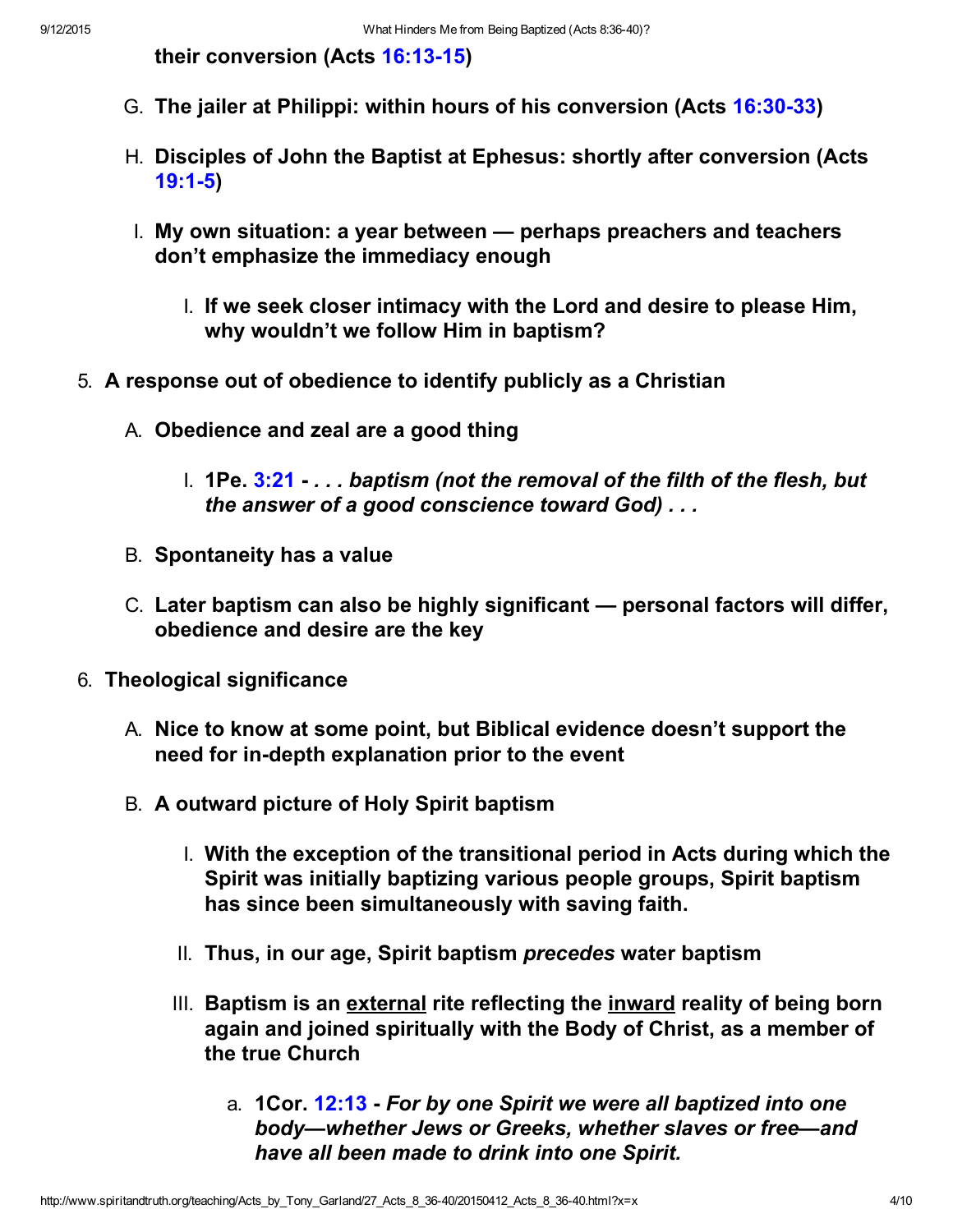- b. Spirit baptism, a God-initiated work, is invisible in its essence
- c. Water baptism, a man-initiated act, serves as an outward declaration of our willing identification with Christ
- IV. As John the baptist declared
	- a. Mark  $1:8$  I indeed baptized you with water, but He will baptize you with the Holy Spirit.
	- b. John's baptism of repentance using water prefigured the baptizing work of the Spirit
	- c. Christian baptism, after coming to faith, is on outward manifestation of the baptizing work of the Spirit having occurred in the life of the believer
- C. Identification with Christ in burial and resurrection
	- I. Rom.  $6:3-5$  Or do you not know that as many of us as were baptized into Christ Jesus were baptized into His death? Therefore we were buried with Him through baptism into death, that just as Christ was raised from the dead by the glory of the Father, even so we also should walk in newness of life. For if we have been united together in the likeness of His death, certainly we also shall be in the likeness of His resurrection . . .
		- a. Our descent beneath the water is a picture of death
		- b. Our ascent up from the water is a picture of resurrection
		- c. Baptism serves as an external enactment of our death to sin and coming to life in God—a death and re-birth: being born anew
		- d. The ending of a former connection that we may enter a new one
		- e. As one commentator put it, ". . . it is a setting forth of the great fact that we federally died and were buried with Christ, unto sin, unto the world, and unto all of the old creation; and are now raised with Him and share His risen life: . . . "3
		- f. As another stated, "That, as Jesus Christ in his crucifixion died completely, so that no spark of the natural or animal life remained in his body, so those who profess his religion should be so completely separated and saved from sin, that they have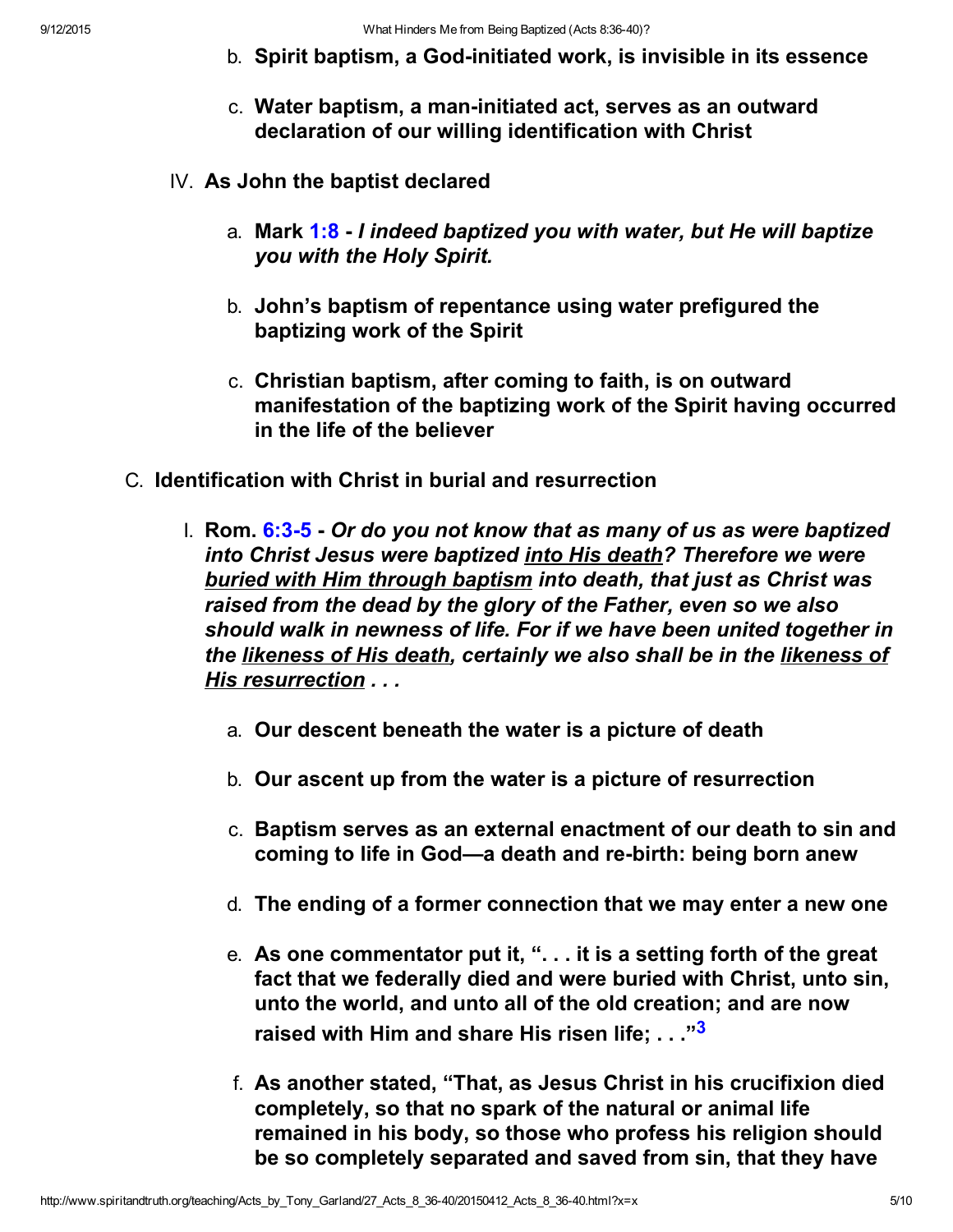no more connection with it, nor any more influence from it, than a dead man has with or from his departed spirit."<sup>4</sup>

#### D. Dead in trespasses, alive in forgiveness

- $I.$  Col. 2:11-13 In Him you were also circumcised with the circumcision made without hands, by putting off the body of the sins of the flesh, by the circumcision of Christ, buried with Him in baptism, in which you also were raised with Him through faith in the working of God, who raised Him from the dead. And you, being dead in your trespasses and the uncircumcision of your flesh, He has made alive together with Him, having forgiven you all trespasses . . .
	- a. Both burial and resurrection are associated with baptism: "buried with Him in baptism, in which you also were raised with Him through faith"
		- i. Descending in the water represents our burial whereas ascending out of the water pictures our raising up with Him by faith

### E. Symbolizes the washing away of sin, the physical cleansing power of water as an analogy of our regeneration by God's Spirit

Acts [22:16](http://www.spiritandtruth.org/bibles/nasb/b44c022.htm#Acts_C22V16) - And now why are you waiting? Arise and be baptized, and wash away your sins, calling on the name of the Lord.<sup>5</sup>

- 7. Immersion: evidence that NT baptism was by immersion:
	- A. John baptized people "in the Jordan", not "by or near the Jordan" (Mat. [3:6;](http://www.spiritandtruth.org/bibles/nasb/b40c003.htm#Mat._C3V6) Mark [1:5\)](http://www.spiritandtruth.org/bibles/nasb/b41c001.htm#Mark_C1V5)
	- B. At Jesus' baptism by John, Mark states that Jesus was baptized by John in the Jordan (Mark  $1:9$ ). Matthew further states that Jesus came up immediately up from the water.
	- C. Here, both Philip and the eunuch went down into the water and came up out of the water
	- D. Acts 16:13-15 Lydia and her household were undoubtedly baptized in the local river where they were praying, And on the Sabbath day we went out of the city to the riverside . . . (Acts [16:13\)](http://www.spiritandtruth.org/bibles/nasb/b44c016.htm#Acts_C16V13)
	- E. Passages such as Colossians [2](http://www.spiritandtruth.org/bibles/nasb/b51c002.htm#Col._C2V1) and Romans [6](http://www.spiritandtruth.org/bibles/nasb/b45c006.htm#Rom._C6V1) wherein Paul compares baptism with being buried

### 8. Abysmal Baptismal Confusion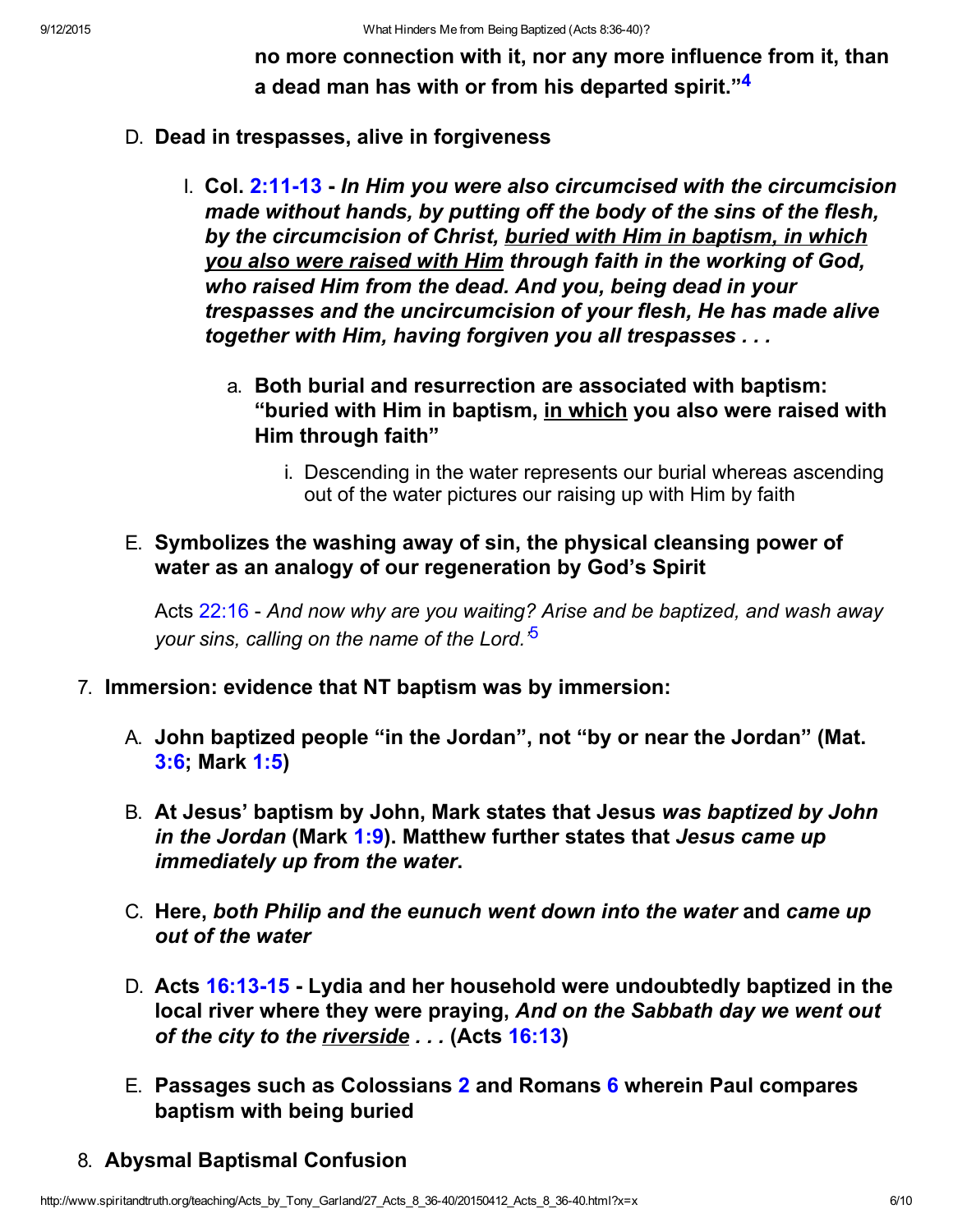#### A. Roots of the problem

- I. Whereas only God can initiate salvation (birth men and woman from above), man can initiate baptism
- II. Men love rituals, especially religious rites—often mistaking religion for relationship
- B. Baptism based on parentage (children of Christians)
	- I. Dedication is another matter. It is appropriate to have a child presented in a service where the spiritual oversight of God, as well as the privileges and responsibilities of the parents, are sought on behalf of the child.
	- II. My own baptism: at one month of age in England, then at age 34 after having come to faith.
- C. Baptism as the instrument of regeneration?

The Roman Catholic and the Greek Orthodox churches, most Lutheran bodies, and many in the Church of England and the Protestant Episcopal church hold that baptism is the direct instrument of regeneration. Roman Catholics subscribe so strongly to this view that, accordingly, they also hold that all adults or infants who die unbaptized are excluded from heaven <sup>6</sup>

- I. Not for salvation
	- a. Many clear passages (as I mentioned above, where baptism occurs after coming to Faith
	- b. There are also a few not-so-clear passages which require more careful scrutiny (e.g., John [3:5;](http://www.spiritandtruth.org/bibles/nasb/b43c003.htm#John_C3V5) Acts [2:38](http://www.spiritandtruth.org/bibles/nasb/b44c002.htm#Acts_C2V38); 1Pe. [3:21;](http://www.spiritandtruth.org/bibles/nasb/b60c003.htm#1Pe._C3V21) Acts [22:16\)](http://www.spiritandtruth.org/bibles/nasb/b44c022.htm#Acts_C22V16)
- D. Baptism based on membership within a Church
- E. Baptism as prerequisite for membership in a Church
- F. Baptism as prerequisite for participation in the Lord's supper
- G. Baptism as how one "becomes a Christian" in a cultural sense
	- I. Baptism doesn't make a person a Christian: "you must be born again" or "born from above" and then baptism follows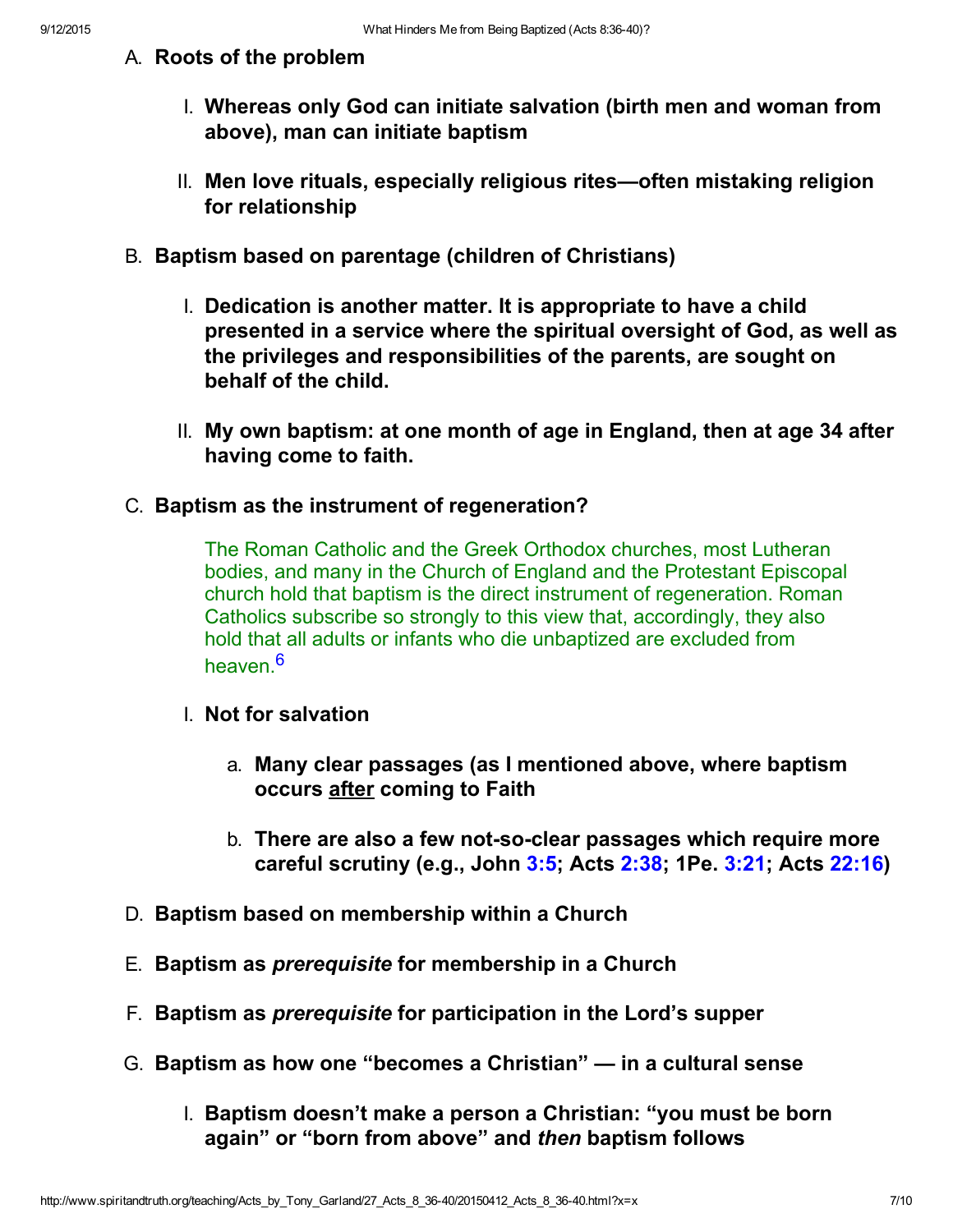- II. Mismatch: people, especially children, get water baptized who have never been Spirit-baptized.
- III. Confusion about what or who is a Christian: cultural Christianity vs. biblical Christianity
- H. Child baptism and church membership in the Puritan times of Jonathan **Edwards** 
	- I. What we learn: where the clear principles of God's Word are compromised, messy complications are sure to follow!

As the 1640s gave way to the 1650s, more and more children of the earliest settlers failed to experience God's grace in the same fashion as their parents, and hence they did not seek full membership in the churches. The problem became acute when these children began to marry and have children of their own. Under the Puritans' Reformed theology, converted people had the privilege of bringing their infant children to be baptized as a seal of god's covenant grace. Now, however, many of those who had been baptized as infants were not stepping forth on their own to confess Christ. Yet they wanted to have their children baptized. The Puritan dilemma was delicate: leaders wished to preserve the church for genuine believers, but they also wanted to keep as many people as possible under the influence of the church.<sup>7</sup>

Under the initial impulse to institute a pure church, the early New Englanders baptized children only if the parents were full communicant members of the church. But they soon faced a troubling question. What happened if those baptized children grew to adulthood but were never certifiably converted, even though they might be upstanding in other respects? Should the children of these half-way (baptized) church members be baptized? If God's covenant, as the Old Testament clearly said, extended to many generations, how could the grandchildren of the regenerate be denied the sacrament? After much debate, a synod of clergy declared in 1662 that children of half-way members could be baptized.<sup>8</sup>

The second and third generation saw a disquieting change of temper. The ideal of a church of the regenerate was faced with a condition of increasing indifference and the failure in many of evidence of conversion. A concession to this condition was made in the Half Way Covenant (1662), which without admitting the unregenerate to communion permitted the baptism of their children. The new plan called forth controversy but was at length generally adopted. It may have led to the weakening of the religious life that was characteristic of the early eighteenth century in New England as elsewhere.<sup>9</sup>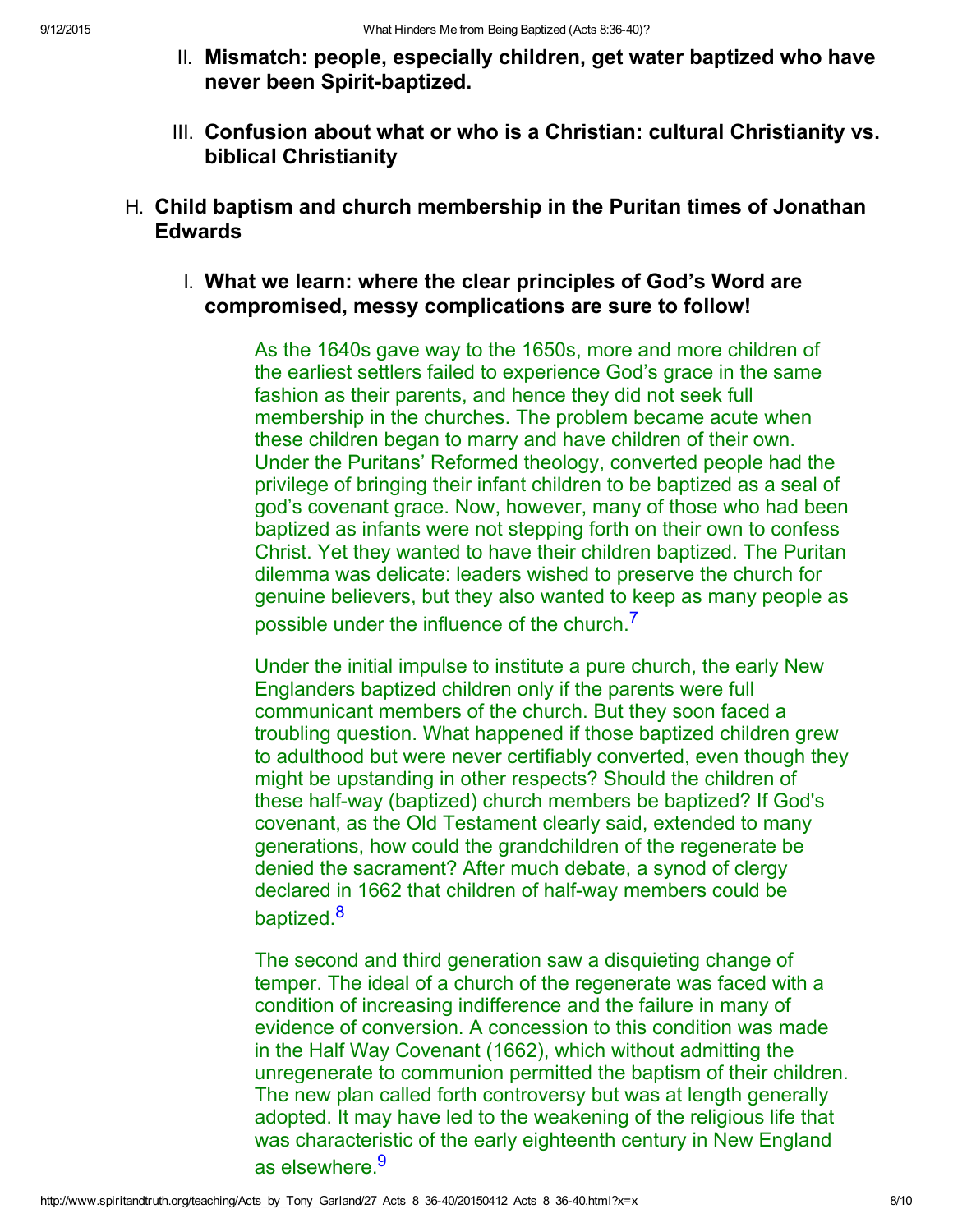Although infant baptism was not as much a matter of course in New England as in Anglican England, it was by now regarded virtually as a right. For a respectable family to have unbaptized children or grandchildren would be a stigma.<sup>10</sup>

- II. Messy, messy, messy!
	- a. Non-believers as members of the church.
	- b. Church "members" who were denied communion.
	- $c.$  Non-believers having their children baptized when even proponents of child baptism based their support for it on the participation of their parents in the New Covenant.
- III. The church, out of what was no doubt a well-intended zeal to evangelize the lukewarm populace of pew-sitters, winds up departing from God's Word and eventually elevates the appeasement of nonbelievers over fidelity and obedience in serving God.
- $IV.$  The church becomes a "ritual service-station" for a secularized culture: an uncomfortable place nonbelievers occasionally endure in order that they or their offspring can be "sprinkled, married, and eventually buried."

The words of the Eunuch: What hinders me from being baptized?

1. A small step of obedience which can bring great blessings.



[SpiritAndTruth.org Scan Code](http://www.spiritandtruth.org/)<sup>c</sup>

#### Endnotes:

- [1.](#page-0-0) NKJV, (Acts:3540)
- 2. Verse 37 is thought by some to be an later addition to the text. For example, the NAS places verse 37 in brackets and footnotes the verse indicating, "early manuscripts do not contain this verse."
- 3. Ref-1054, Rom. [6:3](http://www.spiritandtruth.org/bibles/nasb/b45c006.htm#Rom._C6V3)
- 4. Ref-1330, Rom. [6:3](http://www.spiritandtruth.org/bibles/nasb/b45c006.htm#Rom._C6V3)

http://www.spiritandtruth.org/teaching/Acts\_by\_Tony\_Garland/27\_Acts\_8\_3640/20150412\_Acts\_8\_3640.html?x=x 9/10